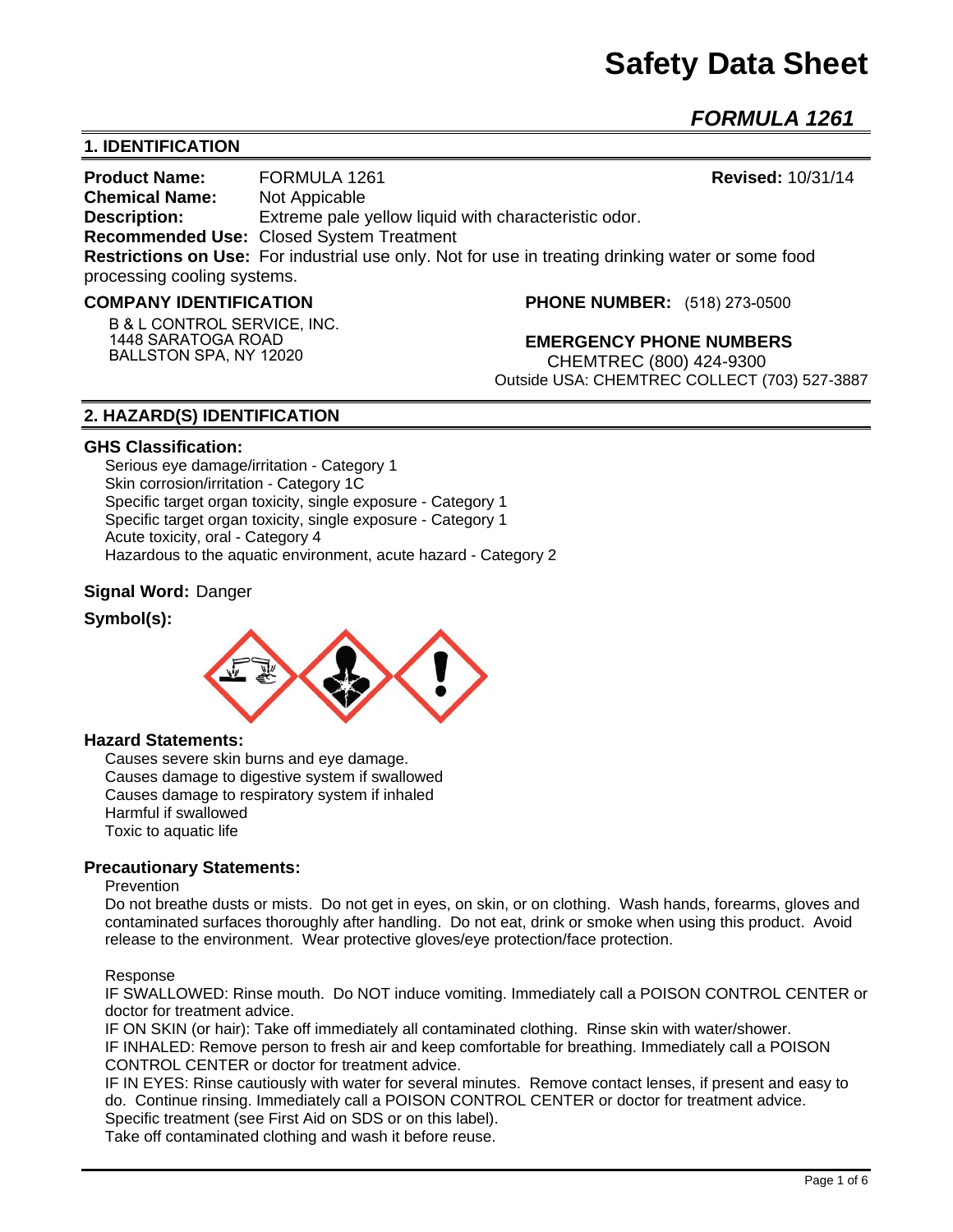IF exposed or concerned: Call a POISON CONTROL CENTER or doctor for treatment advice.

Storage Store locked up.

#### **Disposal**

Dispose of contents/container in accordance with local, regional, national and international regulations.

#### **Hazards Not Otherwise Classified:** None Known.

#### **Percentages of Components with Unknown Acute Toxicity:**

 Dermal: 11% Inhalation: 11%

#### **3. COMPOSITION / INFORMATION ON INGREDIENTS**

| <b>CHEMICAL INGREDIENTS</b>                       | <b>CAS NO.*</b> | PERCENT (%)** |
|---------------------------------------------------|-----------------|---------------|
| A. Hazardous Ingredients                          |                 |               |
| SODIUM NITRITE                                    | 7632-00-0       | $3\% - 13\%$  |
| SODIUM HYDROXIDE                                  | 1310-73-2       | $< 5\%$       |
| TOLYLTRIAZOLE, SODIUM SALT                        | 64665-57-2      | $< 5\%$       |
| <b>B. Other Ingredients</b>                       |                 |               |
| <b>MOLYBDATE SALT</b>                             | 10102-40-6      | M             |
| 2-PROPENOIC ACID, POLYMER WITH SODIUM PHOSPHINATE | 71050-62-9      |               |
| <b>BORATE SALT</b>                                | 1303-96-4       | M             |

#### **Legend: L=<1%; M=1-10%; H=>10%**

**\* Exposure limit and regulatory information in Sections 8 & 15**

**\*\* Exact percentage is a trade secret. Concentration range is provided to assist users in providing appropriate protections.**

#### **4. FIRST AID MEASURES**

- **Eye Contact:** Immediately flush with clean, cool water for 15 minutes and if irritation persists, get medical attention.
- **Skin Contact:** Immediately wash skin with soap and plenty of water while removing contaminated clothing, for at least 15 minutes. If irritation persists, get medical attention. Launder contaminated clothing before reuse.
- **Inhalation:** No adverse effects anticipated by this route of exposure. If effects occur, remove patient to fresh air and give artificial respiration via a suitable mechanical device such as a bag and mask if required and get medical attention. Do not use mouth-to-mouth resuscitation.
- **Ingestion:** Do not induce vomiting. Rinse mouth with copious quantities of water first and get immediate medical attention. Drink several glasses of water. Never give anything by mouth to an unconscious person. If vomiting occurs, keep airways clear.
- **Note to Physician:** There is no specific antidote. Treatment of overexposure should be directed at the control of symptoms and the clinical condition of the patient. Aspiration may cause lung damage. Probable mucosal damage may contraindicate the use of gastric lavage.

#### **Most Important Symptoms/Effects:**

- **Eye Contact:** May cause severe irritation or burns. Prolonged contact may cause irreversible damage and/or blindness.
- **Skin Contact:** Prolonged contact may cause irritation, rash or burns. Severity is generally determined by concentration of solution and duration of contact.
- **Inhalation:** Inhalation of mist may be irritating; a stinging sensation may be experienced. May cause damage to the upper respiratory tract and lungs under severe conditions.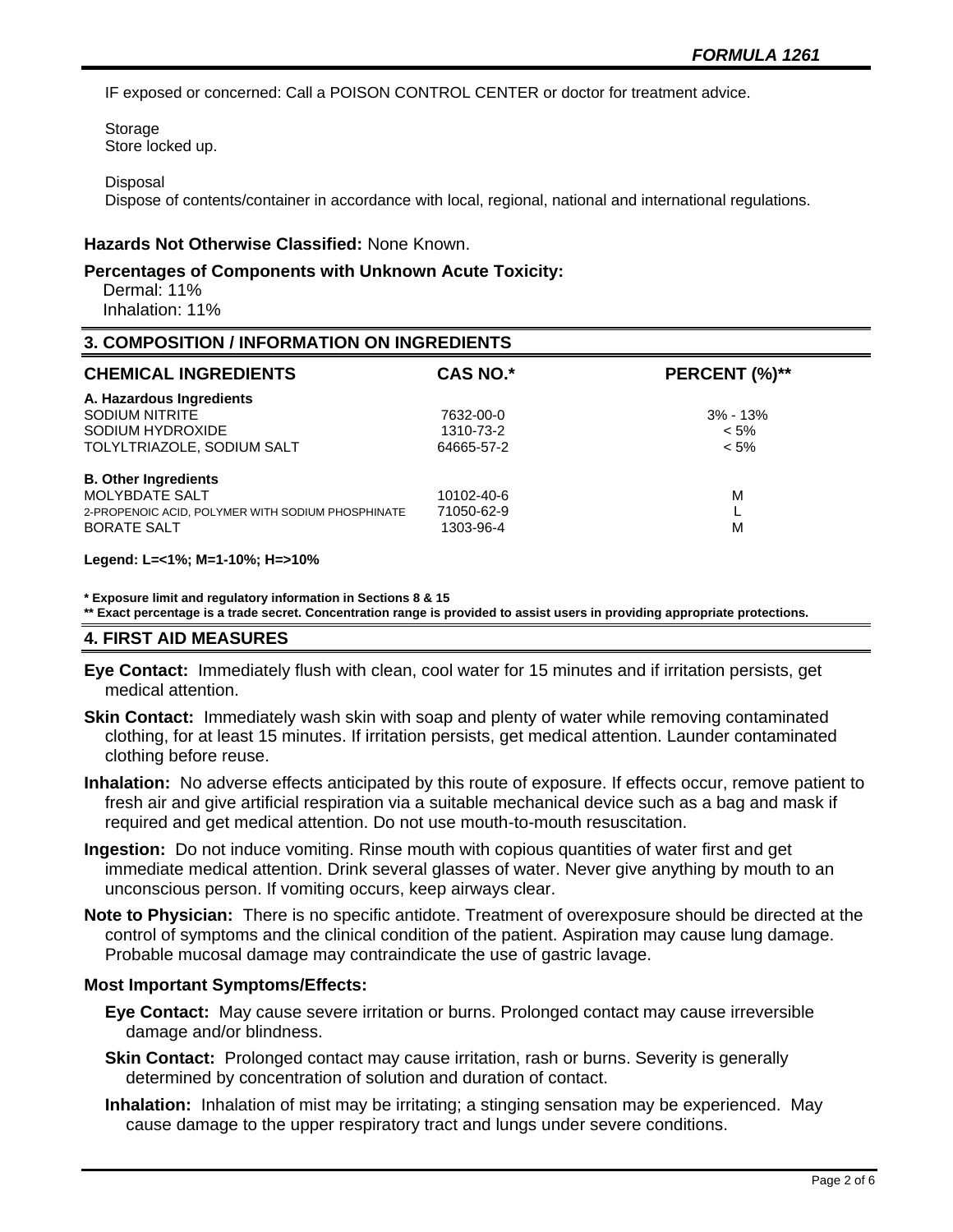**Ingestion:** May be toxic. May cause severe irritation or burns of the mouth, throat, and internal tissues resulting in possible nausea and/or vomiting. Large amounts can result in acute toxic effects which may be fatal.

**Indication of Immediate Medical Attention and Special Treatment, if Necessary:** Other than acute, none known. See section 11 for toxicological information.

## **5. FIRE FIGHTING MEASURES**

- **Suitable (and Unsuitable) Extinguishing Media:** Flood with water. Heavy water jet advantageous.
- **Specific Hazards Arising from the Chemical:** Product is corrosive to eyes, skin, and respiratory system. Closed containers may rupture (due to buildup of pressure) when exposed to extreme heat. If evaporated to dryness, some product residuals may burn. Thermal decomposition may release oxides of carbon and nitrogen. The dry nitrite is an oxidizing agent and can supply oxygen to stimulate or accelerate the combustion of other combustibles.

**Special Protective Equipment and Precautions for Fire-Fighters:** Wear self-contained breathing apparatus and full turn-out gear. Approach fire from upwind direction. If possible, move containers away from fire. Cool fire exposed containers with water spray. If containers rupture or leak, product may evolve irritating or toxic gas under extreme heat. Contain runoff

# **6. ACCIDENTAL RELEASE MEASURES**

## **Spill Containment and Clean-up Instructions:**

Wear suitable protective equipment found in section 8. Small spills may be flushed with copious quantities of water, preferably to a sanitary sewer or waste treatment facility. Larger spills should be diked to prevent runoff and then absorbed in sand or other inert absorbent for disposal. The area may then be flushed with copious quantities of water. Floor may be slippery; use care to avoid falling. Avoid release of this product into the environment to prevent contamination of soil, sewers, natural waterways and/or groundwater. See Section 12 for Ecological Information.

### **7. HANDLING AND STORAGE**

#### **Handling and Storage:**

Store in a cool, dry, well ventilated area, between 10°C and 49°C. Keep containers tightly closed when not in use and follow all recommended safety precautions when handling the material. Keep out of sun and away from heat or open flame. Keep away from incompatible materials. See Section 10 for incompatible materials.

## **8. EXPOSURE CONTROL / PERSONAL PROTECTION**

**Engineering Controls:** General ventilation expected to be satisfactory

#### **PERSONAL PROTECTION EQUIPMENT**

**Respiratory:** Not normally required.

**Eyes and Face:** Chemical resistant goggles or face shield.

**Hands and Skin:** Chemical resistant rubber, neoprene latex or PVC

**Other Protective Equipment:** Eyewash station in area of use. Wear long sleeve shirt, long pants, and boots.

# **EXPOSURE GUIDELINES**

**Exposure Limits:**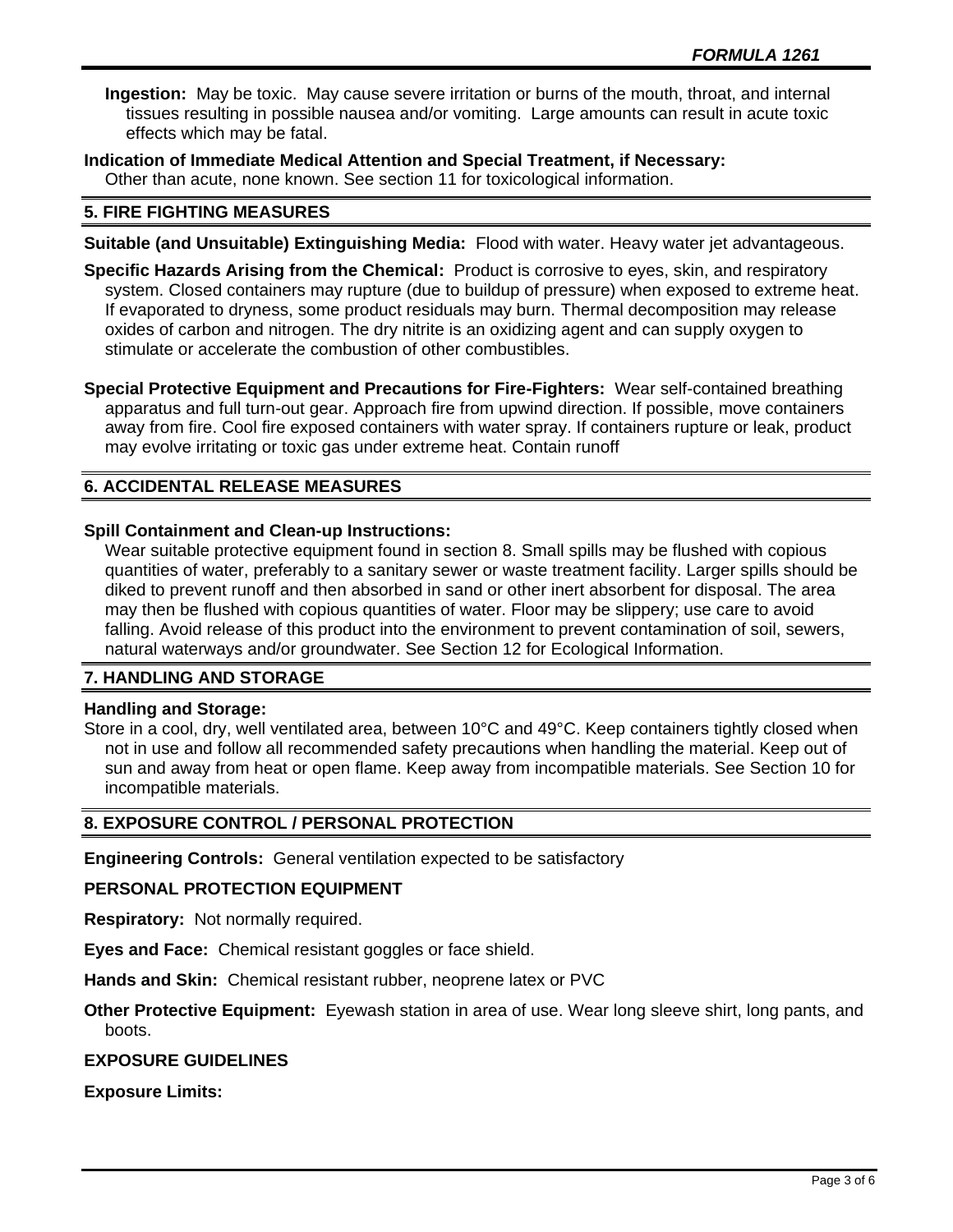# **COMPONENT TLV** MOLYBDATE SALT 0.5 mg/m<sup>3</sup>(Mo)

SODIUM HYDROXIDE 2 mg/m3

# **9. PHYSICAL AND CHEMICAL PROPERTIES**

| <b>Appearance and Odor:</b>         | Extreme pale yellow liquid with characteristic odor. |                                        |                        |
|-------------------------------------|------------------------------------------------------|----------------------------------------|------------------------|
| <b>Odor Threshold:</b>              | N.D.                                                 | <b>Vapor Pressure:</b>                 | N.A.                   |
| pH (undiluted):                     | $12.25 - 12.75$                                      | <b>Vapor Density:</b>                  | ا>                     |
| <b>Freeze Point:</b>                | $<-4°C(25°F)$                                        | Specific Gravity(@22°C):               | $1.085 - 1.095$        |
| <b>Boiling Point:</b>               | $>100^{\circ}$ C (212°F)                             | <b>Solubility in Water:</b>            | Complete               |
| <b>Flash Point:</b>                 | <b>None</b>                                          | <b>Partition Coefficient:</b>          | N.D. (n-octanol/water) |
|                                     |                                                      | <b>Auto-Ignition Temperature:</b>      | N.D.                   |
| <b>Evaporation Rate:</b>            | 1.0                                                  | <b>Decomposition Temperature: N.D.</b> |                        |
| Flammability (solid, gas): No       |                                                      | <b>Viscosity:</b>                      | N.D.                   |
| Flammable Limits in Air: LFL - N.A. | $UFL - N.A.$                                         |                                        |                        |
|                                     |                                                      |                                        |                        |

# **10. STABILITY AND REACTIVITY**

**Reactivity:** Not normally reactive at normal temperatures and pressure.

**Chemical Stability:** Stable under normal conditions

**Possibility of Hazardous Reactions:** Will not occur under normal conditions.

**Conditions to Avoid:** Avoid excessive heat, sparks or open flames.

- **Incompatible Materials:** Hazardous reactions can occur with acids, ammonium compounds, reducing agents: particularly cyanides, thiocyanates and thiosulfates, certain combustibles and organics.
- **Hazardous Decomposition Products:** Thermal decomposition may release oxides of carbon and nitrogen. The dry nitrite is an oxidizing agent and can supply oxygen to stimulate or accelerate the combustion of other combustibles.

### **11. TOXICOLOGICAL INFORMATION**

**Ingestion Testing:** Rat, LD50: 950 mg/kg\*

**Skin Testing: None established for this product.** 

**Inhalation Testing:** None established for this product.

\*Calculated based on GHS acute toxicity formula.

### **CHRONIC TOXICITY DATA**

**Sensitization Testing:** None established for this product.

**Other Testing:** None established for this product.

**Routes of Exposure:** Eyes, Ingestion, Inhalation, Skin.

**Eye Contact:** May cause severe irritation or burns. Prolonged contact may cause irreversible damage and/or blindness.

**Skin Contact:** Prolonged contact may cause irritation, rash or burns. Severity is generally determined by concentration of solution and duration of contact.

**Inhalation:** Inhalation of mist may be irritating; a stinging sensation may be experienced. May cause damage to the upper respiratory tract and lungs under severe conditions.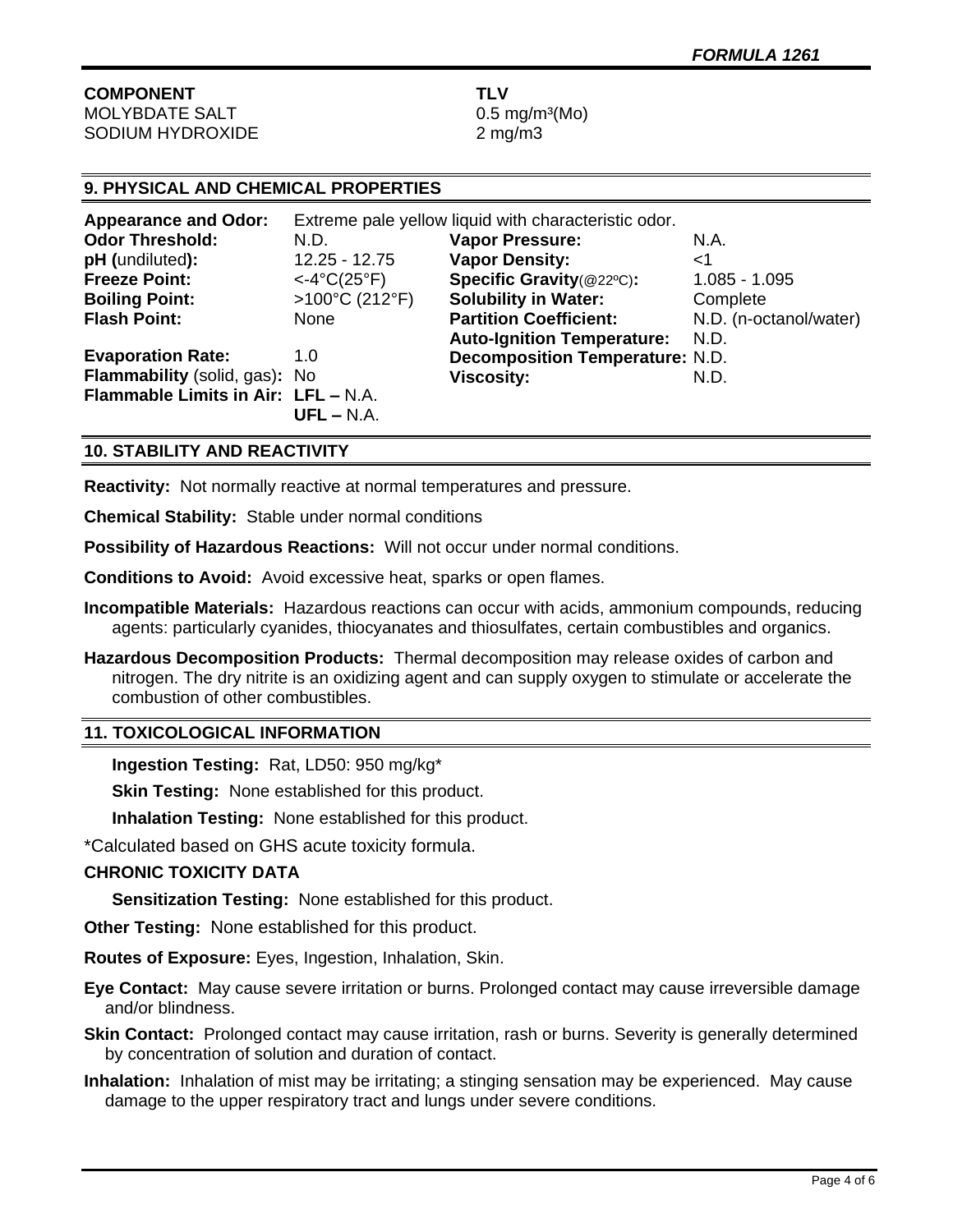**Ingestion:** May be toxic. May cause severe irritation or burns of the mouth, throat, and internal tissues resulting in possible nausea and/or vomiting. Large amounts can result in acute toxic effects which may be fatal.

**Medical Conditions Aggravated by Exposure:** None known.

**Chronic Effects from Repeated Overexposure:** Other than short term effects, none established.

# **12. ECOLOGICAL INFORMATION**

**Aquatic Toxicity Data:** Water Flea, Ceriodaphnia dubia, LC50/48hr: 7.76 mg/l

**Product Fate Data:** None established for this product.

**Biodegradation Data:** None established for this product.

### **13. DISPOSAL CONSIDERATIONS**

**Waste Disposal:** Dispose of in accordance with local, regional, national and international regulations. Contact the Hazardous Waste representative at the nearest EPA Regional Office for guidance. Container Disposal: Triple rinse container (or equivalent) promptly after emptying and offer for reconditioning if appropriate. Empty the rinsate into application equipment or a mix tank or store rinsate for later use or disposal.

# **14. TRANSPORT INFORMATION**

# **US DEPARTMENT OF TRANSPORTATION (DOT) INFORMATION**

**UN/NA ID Number:** UN3266 **Proper Shipping Name:** CORROSIVE LIQUID, BASIC, INORGANIC, N.O.S. (CONTAINS SODIUM HYDROXIDE) **Hazard Class:** 8 **Packing Group:** PGIII

# **VESSEL TRANSPORT (IMO/IMDG)**

**UN/NA ID Number:** UN3266 **Proper Shipping Name:** CORROSIVE LIQUID, BASIC, INORGANIC, N.O.S. (CONTAINS SODIUM HYDROXIDE) **Hazard Class:** 8 **Packing Group:** PGIII **Marine Pollutant:** No

## **15. REGULATORY INFORMATION**

### **US FEDERAL REGULATIONS**

**TSCA:** All ingredients listed or exempt from listing. **CERCLA and/or SARA RQ:** No ingredients listed in this section. **SARA Section 302 Hazard Class:** No ingredients listed in this section. **SARA Section 311/312 Chemicals:**  Acute Health Hazard: Yes Chronic Health Hazard: No Fire Hazard: No Sudden Release of Pressure Hazard: No Reactive Hazard: No **SARA Section 313 Chemicals:** No ingredients listed in this section.

### **STATE REGULATIONS**

This product does not contain any ingredients known to the State of California to cause cancer.